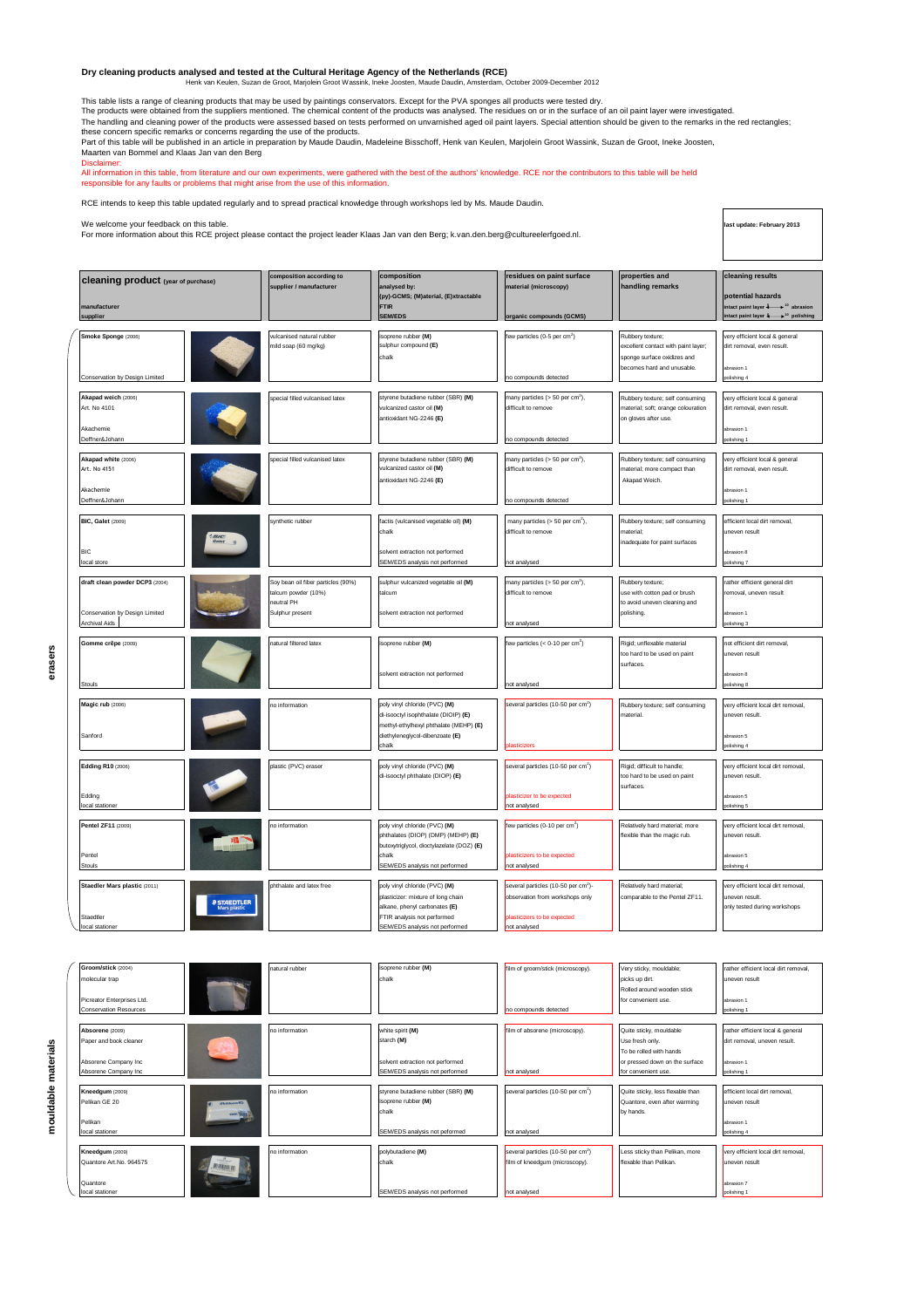| <b>Cleaning product</b> (year of purchase)<br>manufacturer | omposition according to<br>supplier / manufacturer | composition<br>analysed by:<br>(py)-GCMS; (M)aterial, (E)xtractable<br><b>FTIR</b><br><b>SEM/EDS</b> | esidues on paint surface<br>material (microscopy)<br>rganic compounds (GCMS)     | properties and<br>handling remarks                               | cleaning results<br>potential hazards<br>tact paint layer - <sup>10</sup> abrasion<br>tact paint layer $4 \rightarrow 10$ polishing |
|------------------------------------------------------------|----------------------------------------------------|------------------------------------------------------------------------------------------------------|----------------------------------------------------------------------------------|------------------------------------------------------------------|-------------------------------------------------------------------------------------------------------------------------------------|
| supplier                                                   |                                                    |                                                                                                      |                                                                                  |                                                                  |                                                                                                                                     |
| Make up sponge (2008)<br>QVS triangle                      | o information                                      | polyurethane ether (tdi) (M)                                                                         | lew particles (0-10 per cm <sup>2</sup> )<br>chemically stable material; organic | Very soft and flexible texture,<br>becomes less compact after    | very efficient local & general<br>dirt removal, even result.                                                                        |
| QVS                                                        |                                                    | solvent extraction not performed<br><b>SEM/EDS</b> analysis not performed                            | compounds not to be expected<br>not analysed                                     | rinsing with water.                                              | abrasion 0                                                                                                                          |
| Make up sponge (2008)                                      | o information                                      | styrene butadiene rubber (SBR) (M)                                                                   | lew particles (0-10 per cm <sup>2</sup> )                                        | Very soft and flexible texture,                                  | very efficient local & general                                                                                                      |
| QVS rectangle                                              |                                                    | Butylated Hydroxy Toluene (BHT) (E)<br>diethyldithiocarbamate (M)                                    |                                                                                  | slightly more compact than the<br>other make-up sponges tested.  | dirt removal, even result.                                                                                                          |
|                                                            |                                                    | nercaptobenzothiazole (M)                                                                            |                                                                                  |                                                                  | brasion 0                                                                                                                           |
| QVS                                                        |                                                    | solvent extraction not performed                                                                     | not analysed                                                                     |                                                                  | polishing 1                                                                                                                         |
| Make up (2006)<br>präzisionsschwammchen                    | o information                                      | styrene butadiene rubber (SBR) (M)<br>isoprene rubber (M)                                            | ew particles (0-10 per cm <sup>2</sup> )                                         | not tested                                                       | not tested                                                                                                                          |
| Ebelin triangle                                            |                                                    | Butylated Hydroxy Toluene (BHT) (E)                                                                  |                                                                                  |                                                                  |                                                                                                                                     |
| local drug store                                           |                                                    | diethyldithiocarbamate (M)<br>solvent extraction not performed                                       | not analysed                                                                     |                                                                  |                                                                                                                                     |
| Make up sponge (2009)                                      | o information                                      | styrene butadiene rubber (SBR) (M)                                                                   | few particles (0-10 per cm <sup>2</sup> )                                        | Very soft and flexible texture,                                  | very efficient local & general                                                                                                      |
| <b>HEMA</b> triangle                                       |                                                    | Butylated Hydroxy Toluene (BHT) (E)<br>diethyldithiocarbamate (M)                                    |                                                                                  | comparable with the majority of<br>the make-up sponges tested.   | dirt removal, even result.                                                                                                          |
| <b>HEMA</b>                                                |                                                    | mercaptobenzothiazole (M)<br>SEM/EDS analysis not performed                                          |                                                                                  |                                                                  | abrasion 0<br>olishing                                                                                                              |
|                                                            |                                                    |                                                                                                      |                                                                                  |                                                                  |                                                                                                                                     |
| Make up sponge (2010)<br><b>HEMA</b> rectangle             | o information                                      | styrene butadiene rubber (SBR) (M)<br>Butylated Hydroxy Toluene (BHT) (E)                            | not tested                                                                       | ot tested                                                        | ot tested                                                                                                                           |
|                                                            |                                                    | diethyldithiocarbamate (M)<br>mercaptobenzothiazole (M)                                              |                                                                                  |                                                                  |                                                                                                                                     |
| <b>HEMA</b>                                                |                                                    | SEM/EDS analysis not performed                                                                       | <b>BHT</b>                                                                       |                                                                  |                                                                                                                                     |
| Make up sponge (2009)                                      | o information                                      | isoprene rubber (M)                                                                                  | few particles (0-10 per cm <sup>2</sup> )                                        | Extremely soft and flexible texture;                             | very efficient local & general                                                                                                      |
| etos triangle                                              |                                                    | Butylated Hydroxy Toluene (BHT) (E)<br>diethyldithiocarbamate (M)                                    |                                                                                  | berfect contact with paint surface.                              | dirt removal, even result.                                                                                                          |
|                                                            |                                                    | mercaptobenzothiazole (M)<br>SEM/EDS analysis not performed                                          | inor amount of BHT                                                               |                                                                  | abrasion 0                                                                                                                          |
| Make up sponge (2009)                                      | o information                                      | styrene butadiene rubber (SBR) (M)                                                                   | not tested                                                                       | not tested                                                       | not tested                                                                                                                          |
| etos rectangle                                             |                                                    | isoprene rubber (M)                                                                                  |                                                                                  |                                                                  |                                                                                                                                     |
|                                                            |                                                    | Butylated Hydroxy Toluene (BHT) (E)                                                                  |                                                                                  |                                                                  |                                                                                                                                     |
|                                                            |                                                    | SEM/EDS analysis not performed                                                                       | inor amount of BHT                                                               |                                                                  |                                                                                                                                     |
| Make up sponge (2010)<br>Q20120                            | o information                                      | polyurethane ether (tdi) (M)<br>polyethyleneglycol (PEG) (E)                                         | not tested                                                                       | not tested                                                       | not tested                                                                                                                          |
|                                                            |                                                    | long chain alcohols (E)                                                                              |                                                                                  |                                                                  |                                                                                                                                     |
| Arkivproducter, Norway                                     |                                                    | benzoflex 2-45 (E)<br>SEM/EDS analysis not performed                                                 | ong chain alcohols, benzoflex                                                    |                                                                  |                                                                                                                                     |
| Make up sponge (2010)                                      | o information                                      | polyurethane ester (mdi, sebacic acid) (M)                                                           | few particles (0-10 per cm <sup>2</sup> )-                                       | flexible and soft texture, perfect                               | very efficient local & general                                                                                                      |
| make up for ever<br>HD -sponge                             |                                                    | tinuvin 292 $(E)$<br>tributyl phosphate (TBP) (E)                                                    | observation from workshops only                                                  | contact with paint surface.<br>From all sponges tested           | dirt removal, even result.                                                                                                          |
|                                                            |                                                    |                                                                                                      |                                                                                  | the HD- sponge is the least                                      |                                                                                                                                     |
|                                                            |                                                    | SEM/EDS analysis not performed                                                                       | inuvin, TBP                                                                      | compact / dense                                                  | only tested during workshops                                                                                                        |
| Make up sponge (2011)<br>studios :<br>studio 35            | itamin E                                           | polyurethane ether (tdi) (M)                                                                         | ew particles (0-10 per cm <sup>2</sup> )-<br>observation from workshop only      | lexible and soft texture, perfect<br>contact with paint surface. | very efficient local & general<br>dirt removal, even result.                                                                        |
| cosmetic wedges<br>fetic Wedge:                            |                                                    | solvent extraction not performed                                                                     |                                                                                  | comparable with the majority<br>of the make-up sponges           |                                                                                                                                     |
| local drog store                                           |                                                    | SEM/EDS analysis not performed                                                                       | not analysed                                                                     | tested                                                           | only tested during workshops                                                                                                        |
| Sofft tools (2011)                                         | o information                                      | isoprene rubber (M)                                                                                  | few particles (0-10 per cm <sup>2</sup> )-                                       | flexible and very soft texture,                                  | very efficient local dirt removal,                                                                                                  |
|                                                            |                                                    | yrene butadiene rubber (SBR) <b>(M)</b>                                                              | ibservation from workshop only                                                   | very pricise handling, good<br>contact with the paint layer in   | even result, may be considered<br>for general removal                                                                               |
| panpastel.com<br>sofftart.com                              |                                                    | solvent extraction not performed<br>SEM/EDS analysis not performed                                   | not analysed                                                                     | impasted areas                                                   | only tested during workshops                                                                                                        |
|                                                            |                                                    |                                                                                                      |                                                                                  |                                                                  |                                                                                                                                     |
| micro fibre cloth (2006)                                   | polyester (80%), polyamide (20%)                   | polyethylene therephthalate (PET) (M)                                                                | few particles (0-10 per cm <sup>2</sup> )                                        | Woven cloth, produces threads                                    | rather efficient general dirt                                                                                                       |
| HandyClean, yellow                                         |                                                    | (polyester) - Nylon 6 (polyamide) (M)                                                                | chemically stable material;organic<br>compounds not to be expected               | when cut.                                                        | removal, uneven result.                                                                                                             |
| <b>BLOKKER</b>                                             | se: use with some water                            | solvent extraction not performed<br>SEM/EDS analysis not performed                                   | not analysed                                                                     |                                                                  | abrasion 0<br>polishing 3                                                                                                           |
| micro fibre cloth (2006)                                   | polyester (80%), polyamide (20%)                   | polyethylene therephthalate (PET) (M)                                                                | few particles (0-10 per cm <sup>2</sup> )                                        | Woven cloth, produces threads                                    | rather efficient general dirt                                                                                                       |
| HandyClean, blue                                           |                                                    | (polyester) - Nylon 6 (polyamide) (M)                                                                | chemically stable material;organic                                               | when cut.                                                        | removal, uneven result.                                                                                                             |
|                                                            |                                                    | olvent extraction not performed                                                                      | compounds not to be expected                                                     |                                                                  | abrasion 0                                                                                                                          |
| <b>BLOKKER</b>                                             | ise: use with some water                           | SEM/EDS analysis not performed                                                                       | not analysed                                                                     |                                                                  | olishing 4                                                                                                                          |
| microfiber cloth (2008)<br>Vileda, blue                    | o information                                      | polyethylene therephthalate (PET) (M)<br>(polyester) - Nylon 6 (polyamide) (M)                       | not tested<br>chemically stable material;organic                                 | Non-woven material.<br>not tested                                | not tested                                                                                                                          |
|                                                            |                                                    |                                                                                                      | ompounds not to be expected                                                      |                                                                  |                                                                                                                                     |
| <b>BLOKKER</b>                                             |                                                    | solvent extraction not performed<br><b>SEM/EDS</b> analysis not performed                            | not analysed                                                                     |                                                                  |                                                                                                                                     |
|                                                            |                                                    |                                                                                                      |                                                                                  |                                                                  |                                                                                                                                     |
| Balbo powerpad (2006)                                      | nelamine fibres                                    | melamine formaldehyde resin (M)                                                                      | many particles (> 50 per cm <sup>2</sup> ),                                      | Flexible open texture.                                           | rather efficient local dirt                                                                                                         |
|                                                            |                                                    | (foamed)                                                                                             | difficult to remove                                                              |                                                                  | removal, uneven result.                                                                                                             |
| Balbo                                                      |                                                    | olvent extraction not performed                                                                      | chemically stable material;chemical<br>compounds not to be expected              | Tested dry.                                                      | abrasion 6                                                                                                                          |
| <b>BLOKKER</b>                                             |                                                    | SEM/EDS analysis not performed                                                                       | not analysed                                                                     |                                                                  | polishing 0                                                                                                                         |